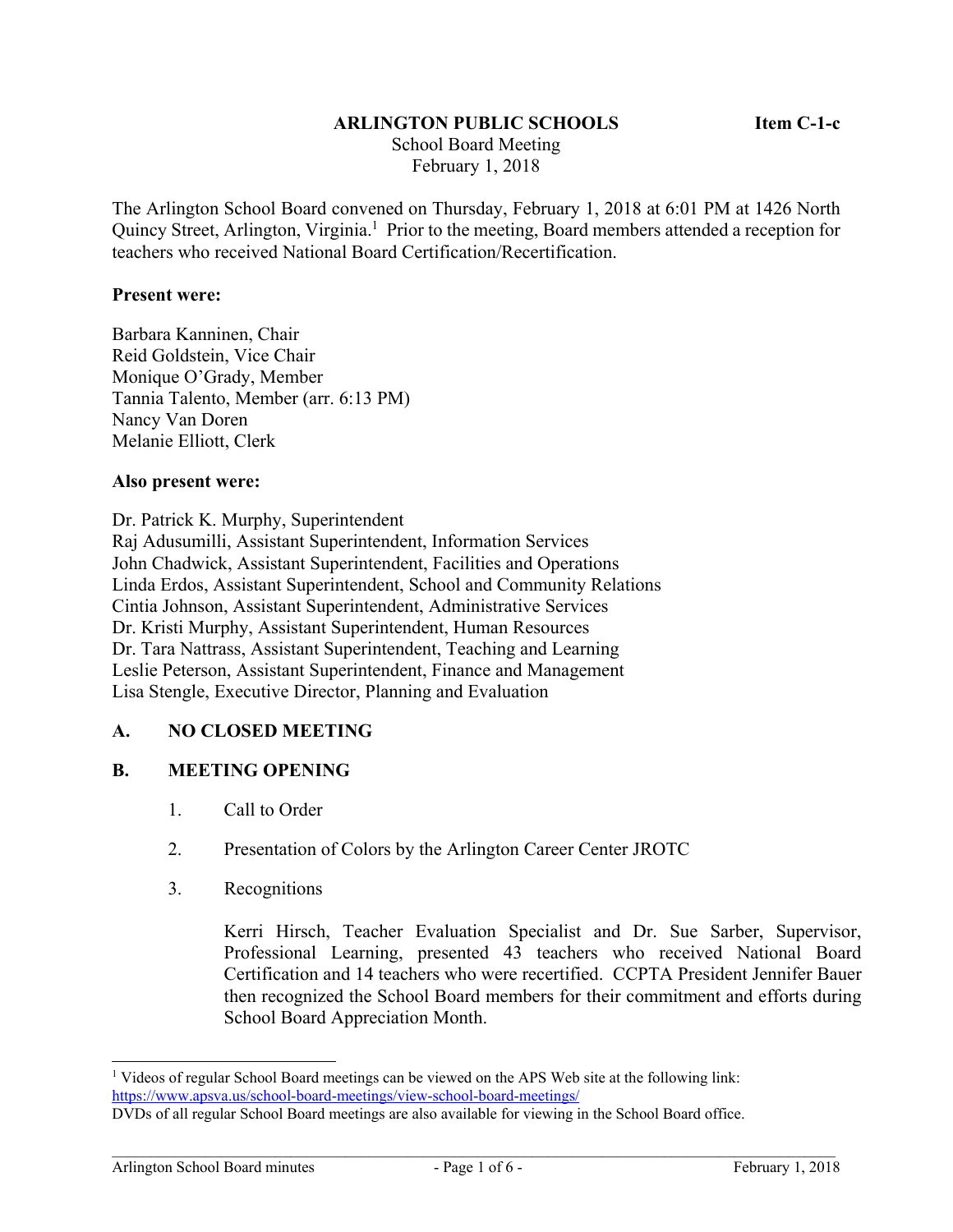# 4. Announcements

Dr. Kanninen made the following announcements:

- Feb. 6, 2018, Work Session on The Strategic Plan, 7 PM, Rooms 101 a/b
- Feb. 8, 2018, Closed Meeting, 6:30 PM, School Board Conference Rm.
- Feb. 9, 2018, Committee of the Whole Meeting, 8:30 AM, Board Conference Room

Dr. Murphy announced important dates and recognitions including Black History Month, National School Counseling Week and Crossing Guard Appreciation Week. Ms. Van Doren announced the upcoming Love the Bus Week and encouraged everyone to visit the Arlington Transportation Partners web site. Dr. Murphy also announced the Summer Activities Fair, Montessori Information night, Kindergarten registration and Summer School registration, and shared weather reminders.

# **C. CONSENT AGENDA**: (6:42 PM)

*Ms. Van Doren moved that the Board adopt the consent agenda*, seconded by Ms. Talento. The motion was adopted in a vote of 5 - 0, with Dr. Kanninen, Mr. Goldstein, Ms. O'Grady, Ms. Talento and Ms. Van Doren voting affirmatively. The following items or actions were approved as a part of consent:

- 1. Minutes:
	- a. November 28, 2017, Work Session on The Facilities Student Accommodation Plan, the Fall Update and the Capital Improvement Plan Framework
	- b. November 30, 2017, School Board Meeting
	- c. January 19, 2018, Committee of the Whole Meeting

### 2. Personnel actions

P/E-SCALE PERSONNEL

1 Appointment

### T-SCALE PERSONNEL

- 3 Appointments
- 2 Resignations
- 5 Retirements

### SUPPORT SERVICES PERSONNEL

- 7 Appointments
- 1 Change In Position/Salary
- 1 Resignation
- 1 Resignation (With Prejudice)
- 1 Retirement

# 3. Receive Briefing Reports:

- a. Academic Support, Pre-Kindergarten to Grade 12 Update
- 4. Building Level Planning Committee Appointments for New Elementary School at Reed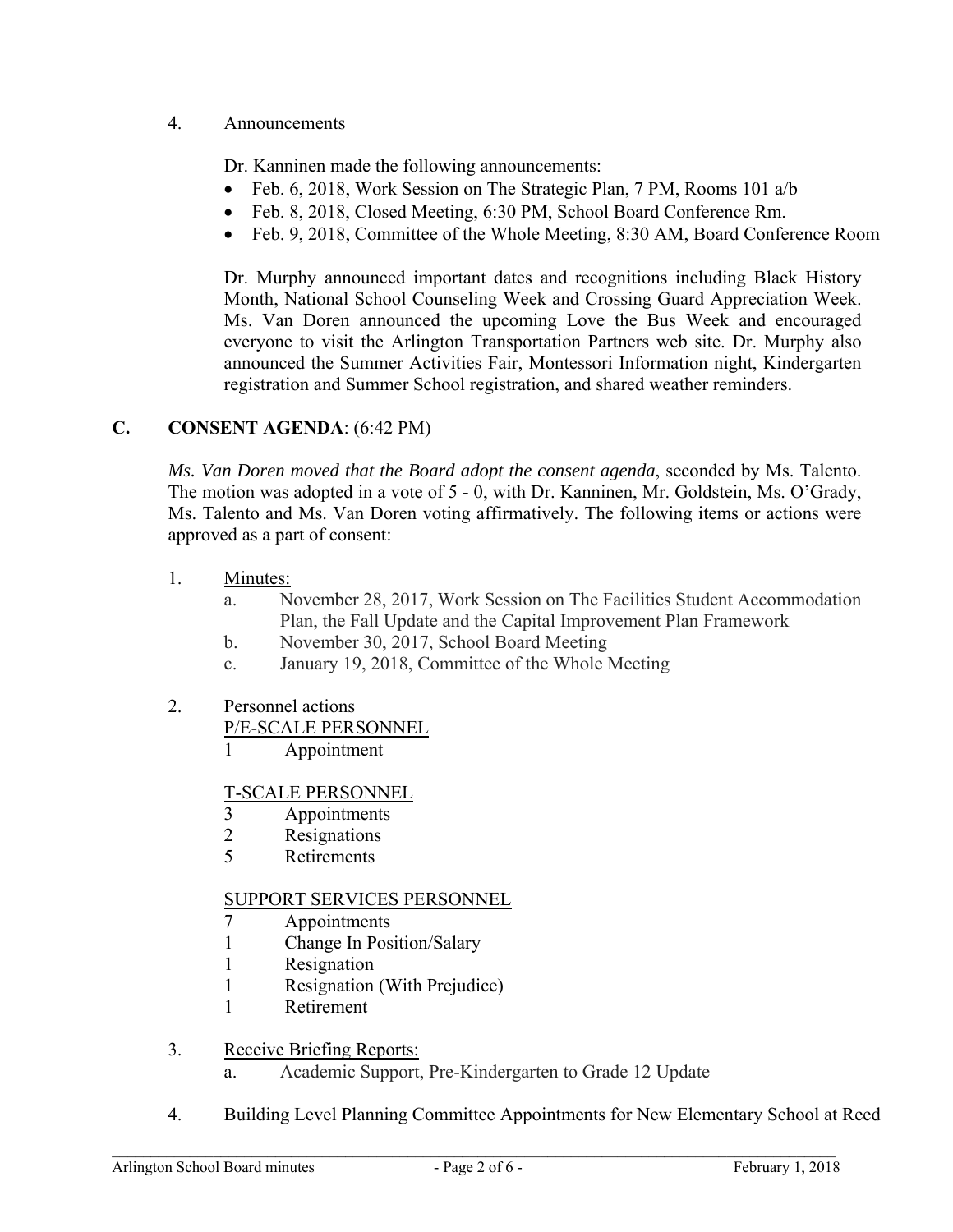Dr. Kanninen announced that as a part of consent, the Board received the Academic Support, Pre-Kindergarten to Grade 12 Update, and she encouraged all to review the report to learn more about programs in APS. Ms. Talento shared information from the Student Advisory Board meeting.

Dr. Kanninen then announced that the Board has agreed to hear the Security Update prior to taking Citizen Comment.

### **Monitoring Item**: (6:47 PM)

2. Security Update

Kevin Reardon, Security Coordinator, presented the update, noting the strong relationship between the Schools and the Arlington Police Department. Outlining emergency management initiatives and practices, Mr. Reardon highlighted safety drills and other efforts including the work of School Resource Officers (SROs). He also shared information about school radio communications, highlighting efforts to ensure that first responders can communicate in all school facilities. The use of cameras was also described, and Mr. Reardon confirmed that a memorandum of understanding allows the Police, Fire Department, and Office of Emergency Management to access school cameras in emergencies. He also described the Visitor Management System being implemented and the use of cameras on buses, including stop-arm cameras. In closing, Mr. Reardon shared key takeaways and next steps.

Responding to questions, Mr. Reardon provided additional information about lockdown drills, and shared the timeline for bringing all schools online with full radio accessibility. He also described how issues with radio communications are addressed and confirmed there are strict controls on the use of images from school cameras. The group discussed the importance of ongoing training for the school community on safety procedures, and Ms. Johnson reviewed processes in place. Mr. Reardon also provided more information on the role of SROs.

# **D. CITIZEN COMMENT ON NON-AGENDA ITEMS**: (7:26 PM)

The following speakers addressed the Board concerning accessibility and universal design at the new location for the Stratford Program, sharing their belief that Stratford students will be isolated, especially due to the separate entrance for the program, and asking for stronger support for inclusion throughout the schools. One speaker suggested alternative plans that would strengthen inclusion for the Stratford Program:

*Jim Reo,* Stratford program *Katherine Harris,* parent *Brandi Horton,* parent *Tauna Szymanski*, parent *Jean Shim,* parent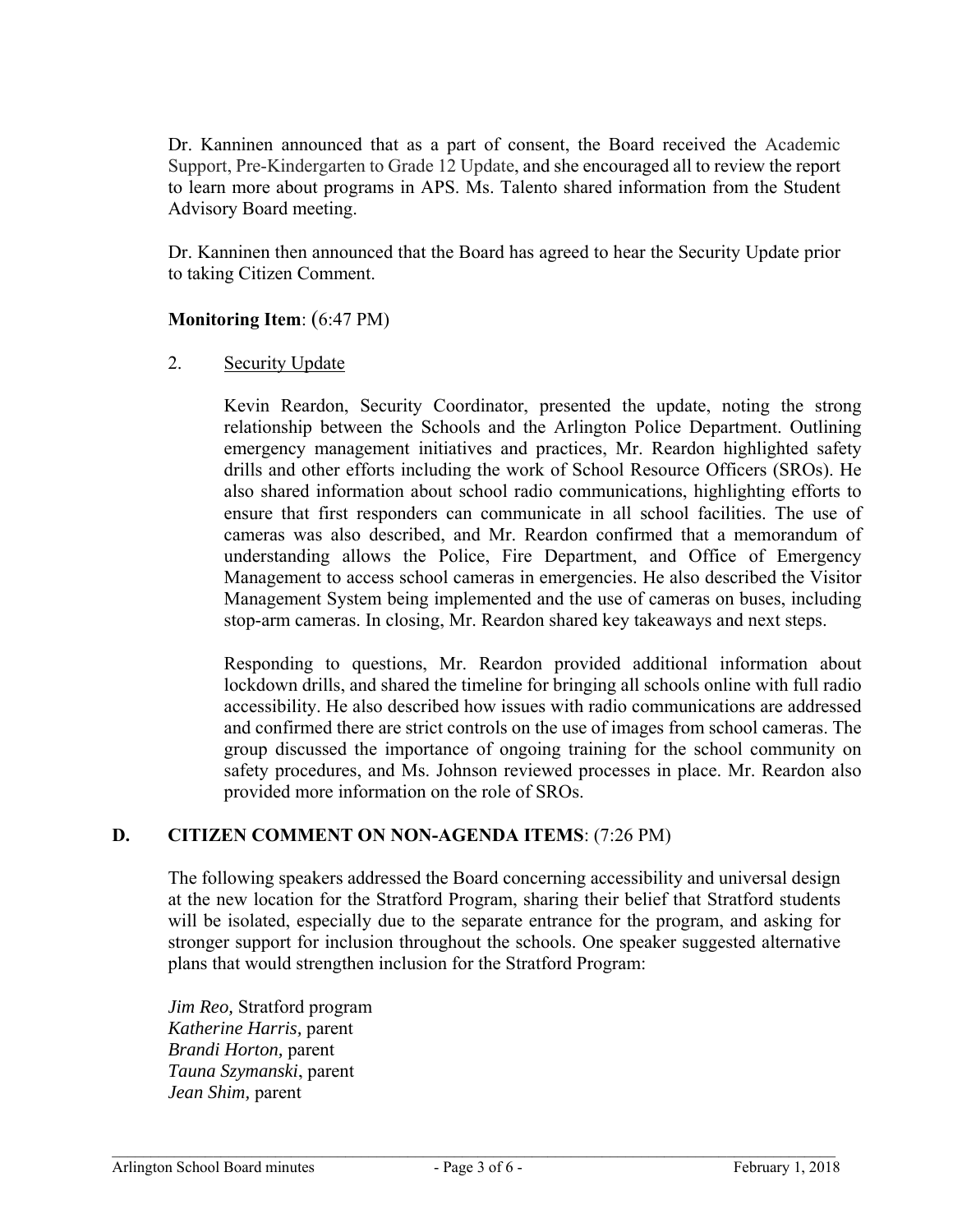The following speakers also addressed the Board highlighting the program at Campbell and how it is supported by the current location, and asking that the program not be moved as part of the elementary boundary process:

*Nathan Zee,* Campbell Elementary School PTA president *Katherine Novello,* Campbell parent

The following speakers also addressed the Board:

- *Max Tankersley*, Washington-Lee student: encouraging stronger efforts to educate students about mental health issues, and suggesting that a curriculum be developed and delivered by certified counseling personnel.
- *Kurt Schuler,* parent: in support of the current design of the new Wilson facility for providing needed support and an appropriate design for housing the Stratford program.

*Gary Steele,* Nottingham parent: stating concerns about students with special needs at his school.

# **E. MONITORING ITEMS**: (7:49 PM)

### 1. Superintendent's 2017-18 Action Plan Update:

Dr. Murphy introduced the update on the status of ongoing initiatives. First, Ms. Erdos shared information on the School/Facility Naming Policy initiative. She reviewed completed work which included receipt of the report from the GMU School for Conflict Analysis and Resolution that provided feedback from focus groups. She also outlined next steps, noting the timeline has been adjusted to respond to the community feedback that was received. These steps are to identify names for the new schools under construction/renovation first, and then to determine whether the community should consider changing any current school names.

Dr. Murphy shared additional information on the other action plan initiatives including additional policy revisions; preparations for new schools and program moves; operational planning for the CIP, Strategic Plan, the FY 2019 budget; and capital initiatives. Mr. Chadwick reviewed the status of the Education Center project, sharing next steps and noting challenges with the building that need to be addressed before it can be used for instruction. In closing, Dr. Murphy encouraged community members to visit the APS Engage webpage for ongoing updates and engagement opportunities.

Responding to questions, Dr. Murphy confirmed that the Montessori program at the Henry building will include the primary and elementary program, and agreed to add a tab to the Engage Web page so the community can view policies being reviewed.

### **F. ACTION ITEMS**: (8:13 PM)

1. Approval of Revisions to School Board Policy Process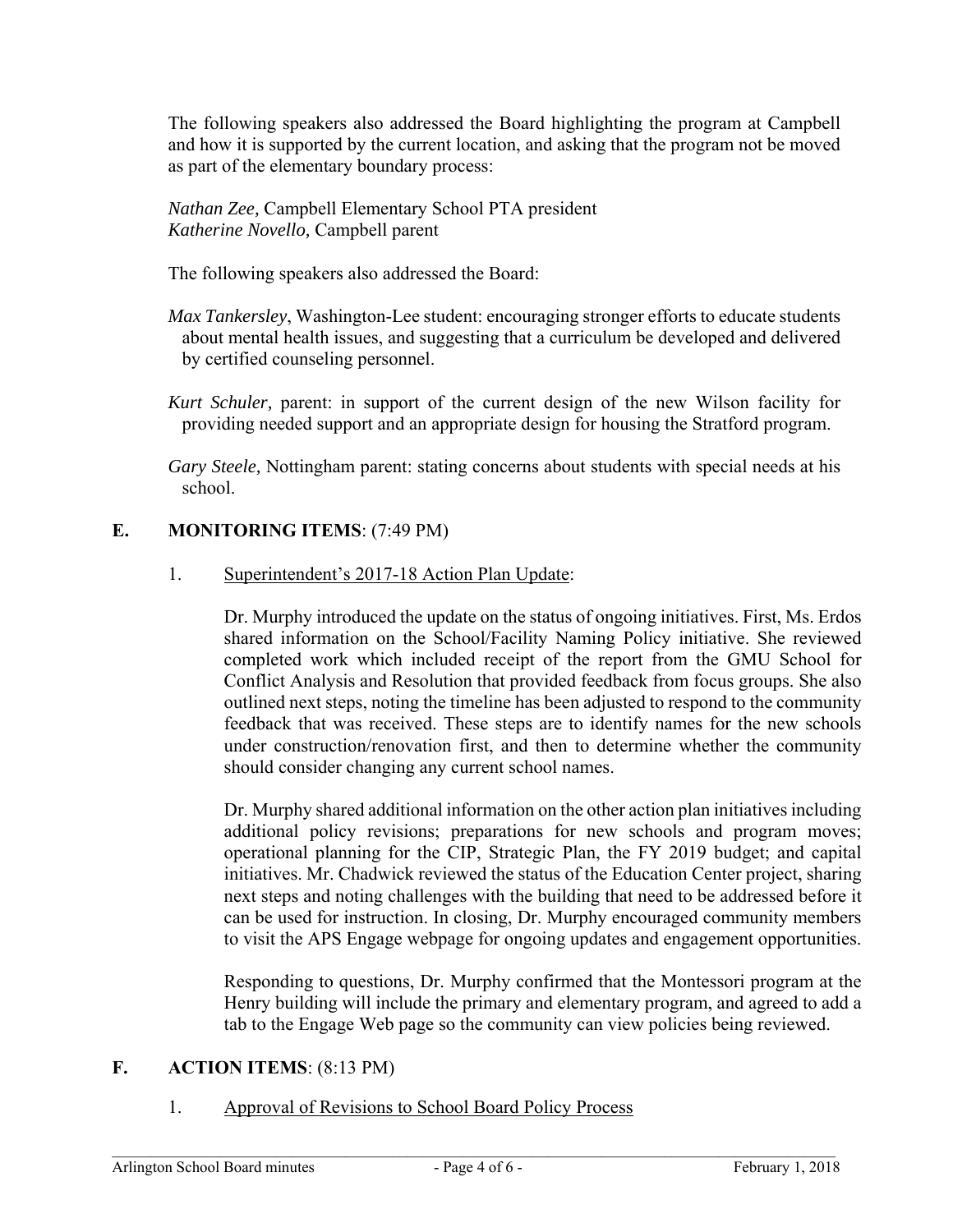Julia Burgos, Chief of Staff, summarized the key decision points that the Board will be acting on for the policy revision process. She confirmed that policies being considered for adoption or revision will be posted on the web site for review.

Responding to a question, Ms. Burgos provided more information on the recommendation to subscribe to the VSBA policy service.

*Ms. Van Doren moved that the School Board approve the proposed changes to the School Board policy review process and formatting guidelines, effective February 1, 2018. These changes include the following adjustments:* 

- *Adopt new numbering system for School Board policies*
- *Adopt new formatting template for School Board policies*
- *Subscribe annually to the VSBA policy service*
- *Charge the Superintendent to develop a schedule for policy revisions by spring 2018.*
- *The School Board Annual Meeting calendar would include a bi-annual update to the School Board on the process and schedule.*

The motion was seconded by Ms. Talento. Dr. Kanninen called for a vote and the motion was adopted in a vote of 5 - 0, with Dr. Kanninen, Mr. Goldstein, Ms. O'Grady, Ms. Talento and Ms. Van Doren voting affirmatively.

2. School Calendar: (8:19 PM)

Dr. K. Murphy summarized the calendars being brought forward for approval. She noted the one change to the proposed calendar presented at the last meeting was a change in the date of High School and Middle School promotions. Responding to questions, Dr. Murphy provided clarifying information on the calendar.

*Ms. O'Grady moved that the Board approve the 2018-19 School Calendar as presented,* seconded by Ms. Van Doren. Dr. Kanninen called for a vote and the motion was adopted in a vote of 5 - 0, with Dr. Kanninen, Mr. Goldstein, Ms. O'Grady, Ms. Talento and Ms. Van Doren voting affirmatively.

3. Revision of School Board Policy 45-2 Acceptable Use of Electronic Networked Resources and Internet Safety: (8:28 PM)

Matt Smith, Special Projects Coordinator, summarized the proposed revision which separates current policy into two policies, one focused on internet use, which will be presented for Board approval later, and the policy being brought for action at this meeting, which is limited to items required by the Code of Virginia.

*Ms. Van Doren moved that the Board adopt the proposed revision of School Board Policy 45-2 Acceptable Use of Electronic Networked Resources and Internet Safety,*  seconded by Ms. O'Grady. Dr. Kanninen called for a vote and the motion was adopted in a vote of 5 - 0, with Dr. Kanninen, Mr. Goldstein, Ms. O'Grady, Ms. Talento and Ms. Van Doren voting affirmatively.